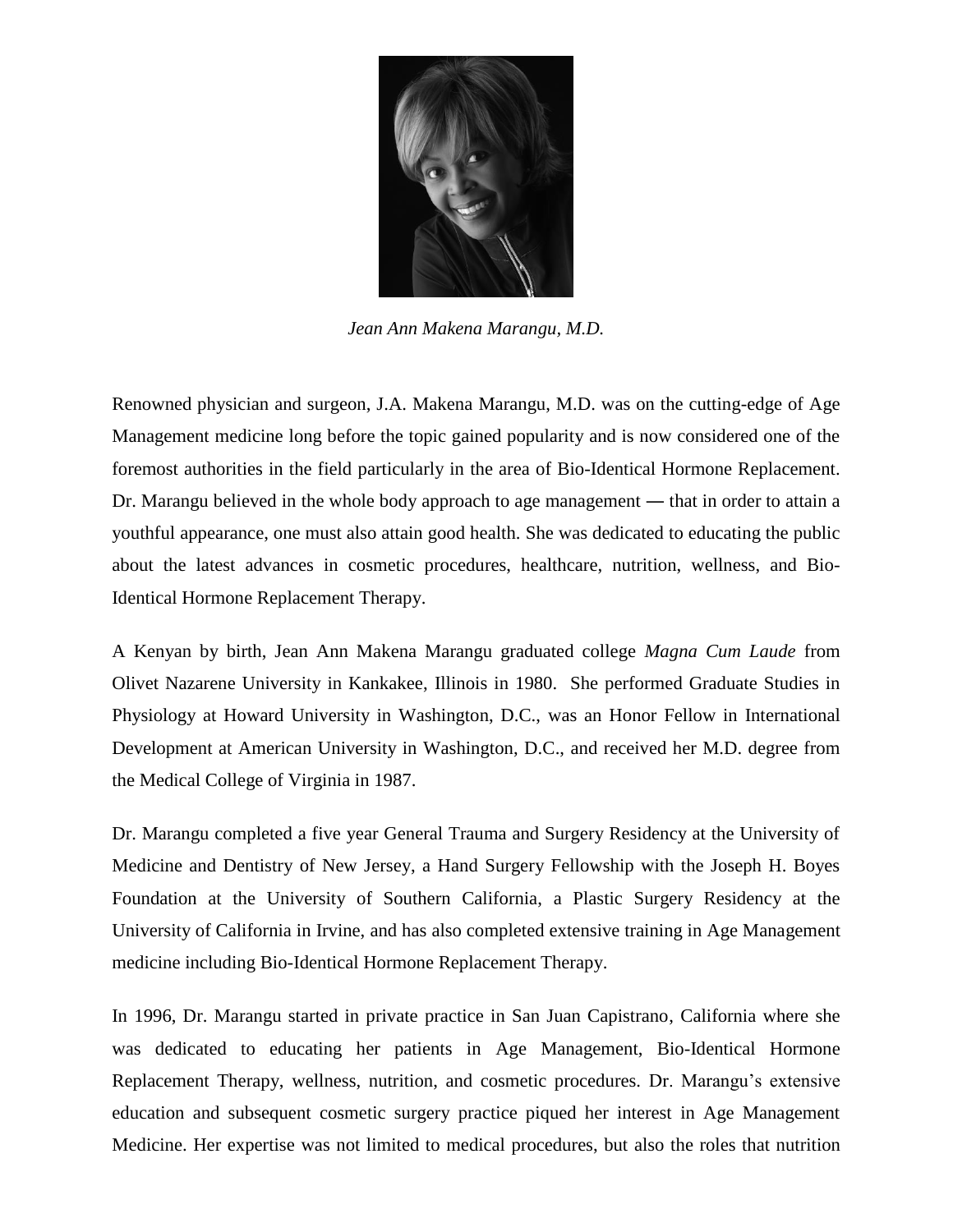and lifestyle play in the process. In response to her patients' needs for scientifically based skin care, Dr. Marangu founded MakenaWerks in 1999. She solicited the assistance of a leading dermatologist to devise skin care formulations that are the latest in cosmeceutical products.

Dr. Marangu was Board Certified by the American Board of Anti-Aging Medicine. She was a member of the California Medical Association, the Orange County Medical Association, the Mission Hospital Foundation – "Founders Lifetime Benefactor", American Society of Laser Medicine and Surgery, Inc. "Fellow", the North American Academy of Cosmetic and Restorative Surgery, the International Hormone Society, and the American Academy of Anti-Aging Medicine. She was an Examiner for the American Board of Anti-Aging Medicine.

A well-known philanthropist, Dr. Marangu was president and cofounder, along with famed anthropologist, Dr. Richard Leakey, of SADIA, an organization dedicated to addressing the needs of children dying each day from untreated surgical conditions such as appendicitis, burns, and traumatic injury caused by the overwhelming void of neurosurgeons, pediatric and plastic surgeons in Sub-Saharan Africa. Dr. Marangu is credited with having achieved the impossible for African children by her gathering together physicians and laypersons to give surgical training and on-site care.

In 1993 Dr. Marangu received the F. Edward Johnson Award for Outstanding Achievement in Service to Children by the Advisory Council of the African Development Foundation and the National Museum of African Art, a division of the Smithsonian Institution, Washington, D.C. The award was presented to Dr. Marangu by Senator Claiborne Pell on behalf of First Lady Hillary Rodham Clinton.

Dr. Marangu was the stimulus behind and co-founder of ANSWER AFRICA. ANSWER AFRICA is a 501(C)(3) humanitarian organization committed to providing Africa with critical health interventions. They are currently focused on fighting malaria through the distribution of insecticide treated mosquito nets, one community at a time. Dr. Marangu had witnessed malaria's terrible effects and her background has enabled ANSWER AFRICA to develop an infrastructure that insures the cost-effective delivery of mosquito nets even to the most remote, hard-to-reach rural areas. ANSWER AFRICA's Nets for Life program is COMMITTED TO MAKING MALARIA HISTORY. Each life-saving net costs about \$5 (USD), over 200,000 nets have been delivered to date, and there are NO ADMINISTRATIVE COSTS. 100% of every